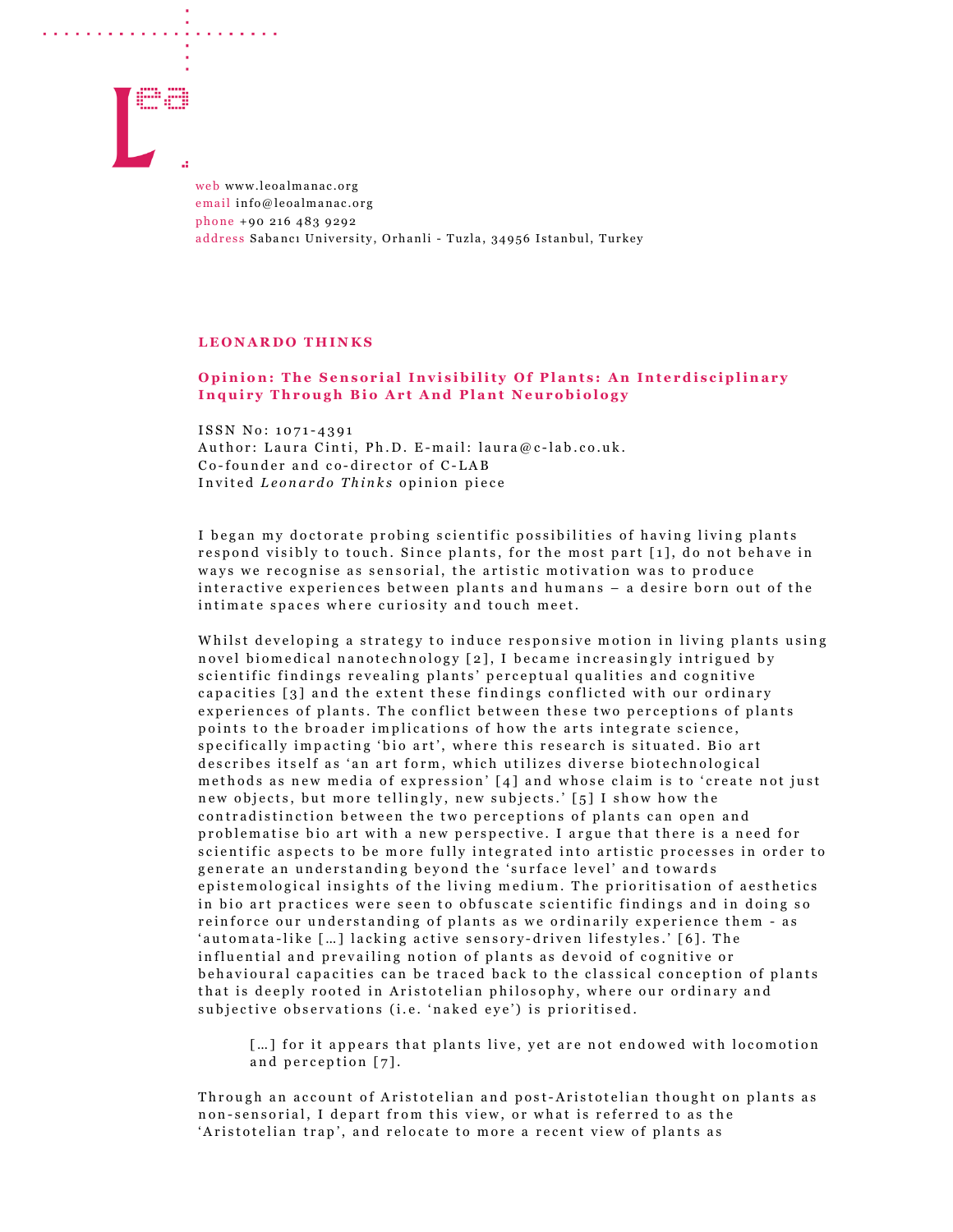

communicative, sensorial and cognitive. Substantiating this view are the fascinating glimpses into lives of plants where the sheer sensational complexities of their behaviour are increasingly revealed through scientific findings [8]. Yet, their sensorial features frequently appear 'invisible' without the aid of an interface (i.e. imaging devices, reporter genes or electrodes). Plants' reactions to touch, for example, are not directly visible but results in gradual growth and morphological adaptations [9]. On the other hand, the existence of touch sensitive genes prevalent in plants [10] and their ability to perceive touch and wind stimuli in milliseconds [11] highlights a contradiction. Evidently, recognising plant behaviour is a time-delayed event. Our own ability to observe such changes at the level of the whole plant takes time, as genes will need to produce proteins, cells divide and so forth, slowly adding the layers that alters growth into our field of perception.

Bio art, in its integration of science, has the potential of consolidating pervasive ideas of plants as passive with the emerging cognitive view. In doing so it may offer a way of bridging a humanistic subjective experience with plants' intrinsic expressions. I provide a case study of artists within this field whose artworks attempt to elicit understandings of living plants (and cells) through a scientific context that include selective breeding, genomics and e lectrophysiology. However, on closer inspection we find that the scientific strategies incorporated into the artworks are frequently obfuscated and appropriated into conceptual, aesthetic, social, anthropomorphic or ethical features thereby obscuring our understanding of plant behaviour. For the scientific signification to be communicated as part of the artistic expression, a esthetics, humanistic subjectivity and narrative constructions are inadequate alone in gaining a 'deeper' understanding of the living medium.

Rather than reconcile the two understandings of plants with a broader spectrum of experiences, my findings show that we return to the 'Aristotelian' position of plants. Although bio art as an 'interaction' engages with the aliveness of the medium, genetic manipulation, ethics, biological processes and creation of subjects, it is nonetheless still caught in the 'Aristotelian trap.'